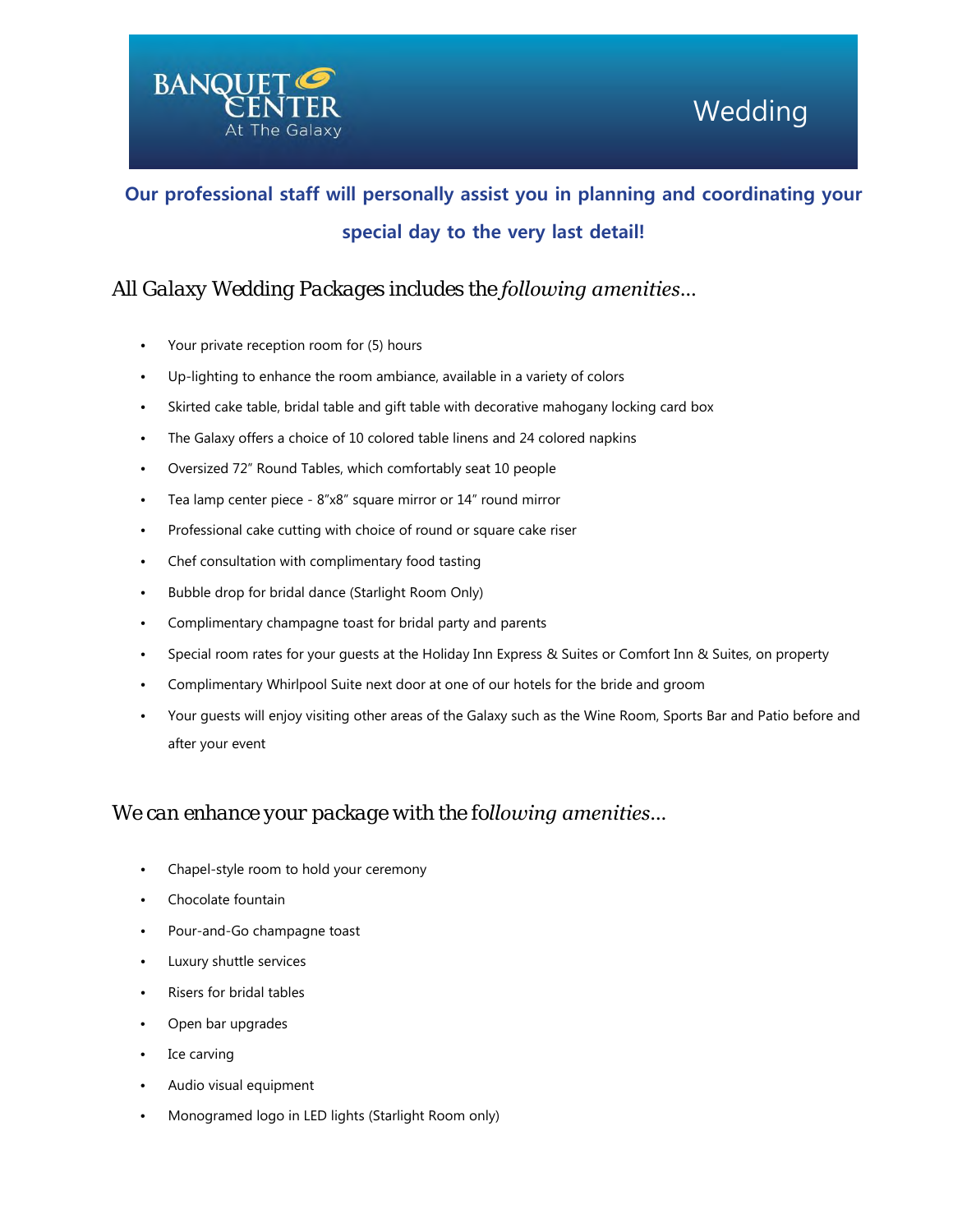

# *Arrival*

- Upon arrival your guests will be greeted with a fresh fruit platter, assorted domestic cheese tray with crackers and vegetable crudité with dip served until dinner.
- The Classic Package includes freshly baked rolls, fresh brewed coffee, hot tea and iced tea.
- Vegetarian options available upon request.
- Choose either our buffet or plated dinner service.

# *Classic Buffet*

Choice of served salad, two (2) starches, one (1) vegetable, two (2) entrees and the Classic Bar Package.

### Entrée Selections

**Baked Salmon** with buerre blanc sauce **Baked Scrod** with buerre blanc sauce **Chicken Piccata**

**Chicken Marsala Crispy Baked Chicken Braised Beef Bourguignon** **Chef Carved Pork Loin** with apple cider reduction **Chef Carved Top Round of Beef**  with horseradish cream and au jus

# *Classic Plated Dinner*

Guests will be requested to supply place cards when two or more entrees are selected.

Your served dinner choice includes hors d'oeuvre trays, choice of served salad, one (1) starch, one (1) vegetable, up to three (3) entrees and the Classic Bar Package.

### Entrée Selections

**Chicken Piccata Chicken Marsala** **Baked Salmon** with buerre blanc sauce **Baked Scrod** with buerre blanc sauce

**Broiled Filet of Sirloin** with demiglace **Pork Tenderloin** with apple cider reduction

# *Classic Bar Package*

Barton's Vodka McCormick Rum McCormick Gin

Beam's Choice Lauder's Scotch Montezuma Tequila

Black Velvet Old Crow

Galaxy House Wines Cabernet, Merlot, Chardonnay, White Zinfandel, DeLoach Pinot Noir, Bosco Pinot Grigio, Hogue Late Harvest Riesling

Beer Offerings Choice of 3 Domestic Bottled beers: Budweiser/Bud Light, Miller Lite, Yuengling, Yuengling Light

# \$70 per person (inclusive of setup fee and tax)

*Under the guidelines of our State Liquor License, all alcoholic beverages must be purchased through the Galaxy Banquet Center. Guests may not consume their own alcoholic beverages on the premises.*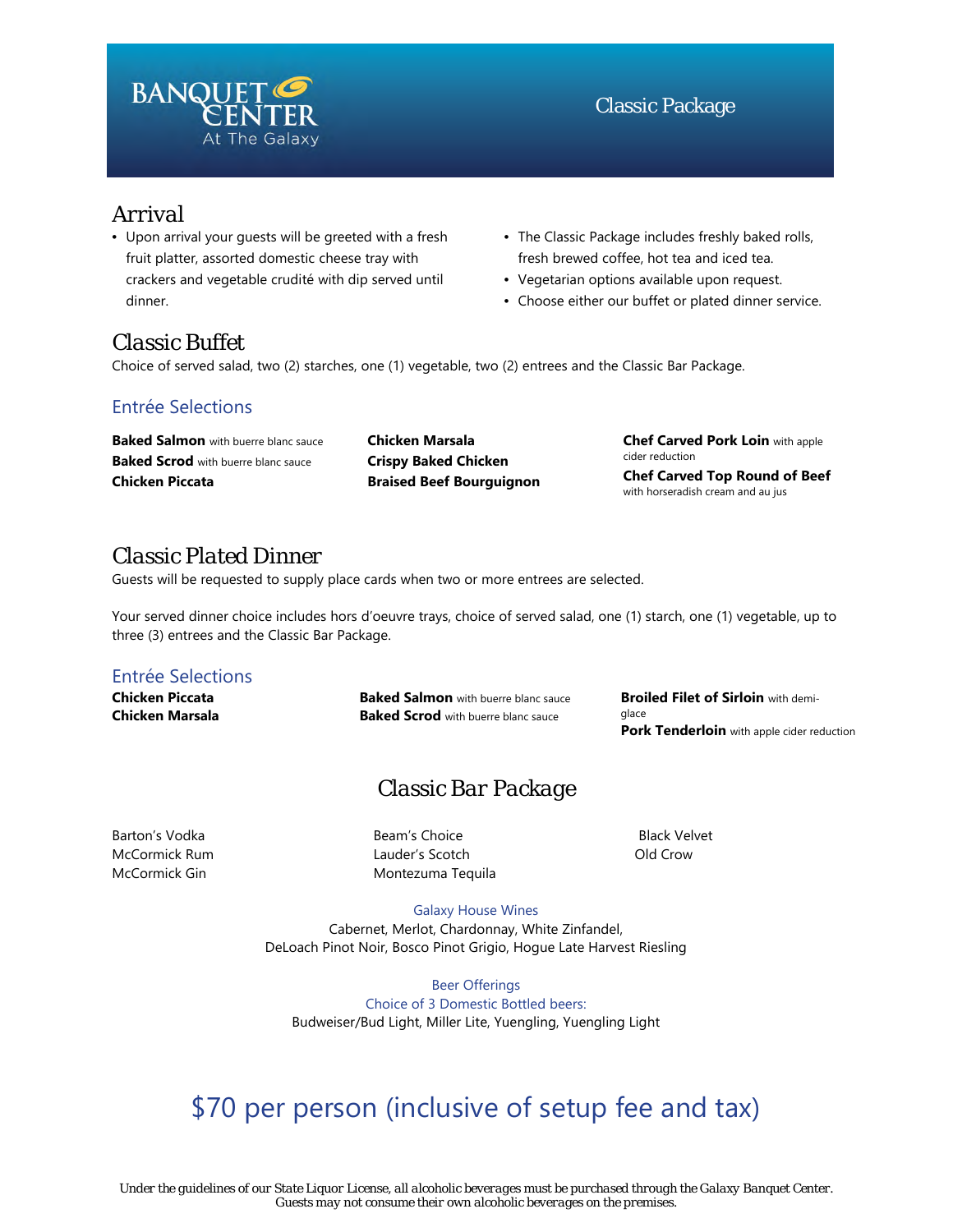

# *Arrival*

- Upon arrival your guests will be greeted with a fresh fruit platter, assorted domestic cheese tray with crackers, vegetable crudité with dip, and one additional hors d' oeuvre served until dinner.
- The Elegant Package includes freshly baked rolls, fresh brewed coffee, hot tea and iced tea.
- Vegetarian options available upon request.
- Choose either our buffet or plated dinner service.

# *Elegant Buffet*

Choice of served salad, two (2) starches, one (1) vegetable, three (3) entrees and the Elegant Bar Package.

### Entrée Selections

**Chicken Scallopini Margherita Chicken Lightly Blackened Salmon** with buerre blanc sauce **Beef Braciole**

**Walleye Berrens** with roasted tomato coulis **Pork Tenderloin** with apple cider reduction **Any Entrée from the Classic Buffet**

**Chef Carved Oven Roasted Turkey Breast** with cranberry demi-glace **Chef Carved Prime Rib of Beef** with au jus and horseradish cream

# *Elegant Plated Dinner*

Guests will be requested to supply place cards when two or more entrees are selected. Your served dinner choice includes hors d'oeuvre trays, one additional hors d' oeuvre, choice of served salad, one (1) starch, one (1) vegetable, up to three (3) entrees and the Elegant Bar Package.

### Entrée Selections

**Oven Roasted Beef Tenderloin**  with peppercorn demi-glace and horseradish cream

**Oven Roasted Prime Rib of Beef**  with au jus and horseradish cream

**Lightly Blackened Salmon** with buerre blanc sauce **Walleye Berrens** with roasted tomato coulis **Any Entrée from the Classic Menu**

**Margherita Chicken Chicken Scallopini**

# *Elegant Bar Package*

*\* Classic to Elegant Upgrade + \$4.21/per person*

Absolute Vodka Absolute Citron Absolute Mandarin Skyy Vodka

Tito's Vodka premium Three Olives Grape Three Olives Cherry Jim Beam

Dewars White Label Seagrams 7 Bacardi Captain Morgan

Malibu **Tanqueray** Beefeaters Cuervo Gold

#### Galaxy House Wines

Cabernet, Merlot, Chardonnay, White Zinfandel, DeLoach Pinot Noir, Bosco Pinot Grigio, Hogue Late Harvest Riesling

Beer Offerings by the Bottle Budweiser, Bud Light, Coors Light, Michelob Ultra, Miller Lite, Yuengling, Yuengling Light

# \$80 per person (inclusive of setup fee and tax)

*Under the guidelines of our State Liquor License, all alcoholic beverages must be purchased through the Galaxy Banquet Center. Guests may not consume their own alcoholic beverages on the premises.*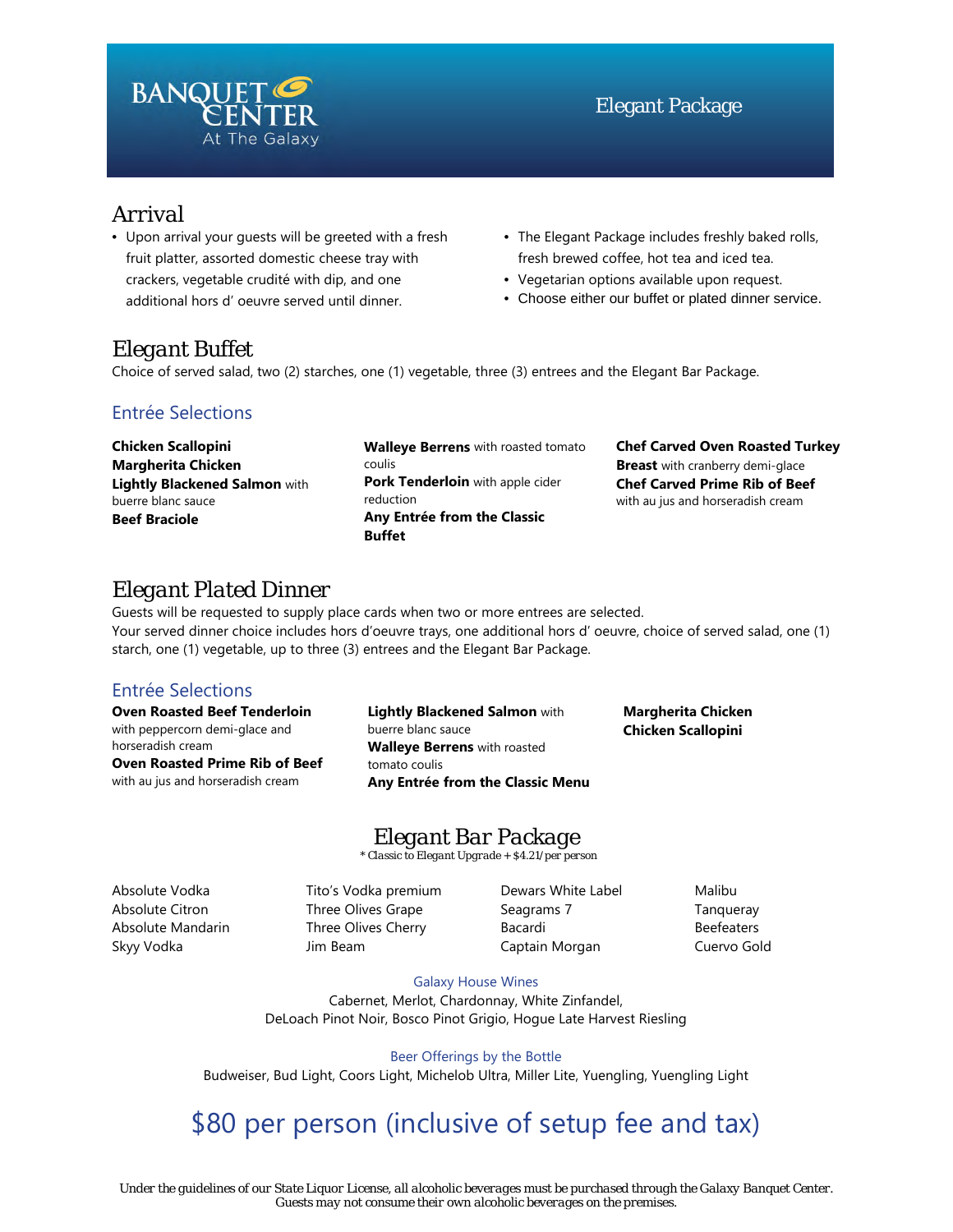

### *Arrival*

- Upon arrival your guests will be greeted with a fresh fruit platter, assorted domestic cheese tray with crackers and vegetable crudité with dip & two (2) additional hors d'oeuvres, served until dinner.
- The Ultimate Package includes freshly baked rolls, fresh brewed coffee, hot tea and iced tea.
- Vegetarian options available upon request.
- Choose either our buffet or plated dinner service

### *Ultimate Buffet*

Choice of served salad, two (2) starches, one (1) vegetable, three (3) entrees and the Ultimate Bar Package.

### Entrée Selections

**Galaxy Chicken Bleu** with white wine sauce **Almond Chicken** with apricot glaze **Sea Bass** with buerre blanc sauce, tomatoes and capers

**Caribbean Pork Chops**  with mango chutney **Chef Carved Beef Tenderloin** with garlic rosemary demi-glace **Any selection from the Classic or Elegant Buffet Options**

#### **Lemon Sole Stuffed with Crabmeat** with buerre blanc sauce **Circle L Chef Carved Oven Roasted Strip Loin** with green peppercorn demi-glace

# *Ultimate Plated Dinner*

Guests will be requested to supply place cards when two or more entrees are selected. Your served dinner choices include two additional hors d'oeuvre trays, choice of served salad, one (1) starch, one (1) vegetable, up to three (3) entrees and the Ultimate Bar Package.

### Entrée Selections Duet Dinners

**Galaxy Chicken Bleu** with white wine sauce **Almond Chicken** with apricot glaze **Broiled 8 oz. Filet Mignon** with demi-glace

**Pan Roasted Sea Bass** with buerre blanc sauce, tomatoes and capers **Broiled 12 oz. Delmonico Steak**  with demi-glace

**Petite Filet and Scampi Roasted Beef Tenderloin and Chicken** (Choice of Chicken Piccata or Chicken Marsala) **Any Selection from the Classic or Elegant Plated Options**

*Ultimate Bar Package \* Classic to Ultimate Upgrade + \$7.41/per person* 

*\*\* Elegant to Ultimate Upgrade + \$4.20/per person*

Disaronno Amaretto Kettle One Jack Daniels Crown Royal

Bombay Sapphire Captain Morgan Special Reserve Cuervo 1800

Kahlua Bailey's Irish Cream Domestic & Imported Bottled Beer and House Wines

#### Beer Offerings

Budweiser, Bud Light, Coors Light, Michelob Ultra, Miller Lite, Yuengling, Yuengling Light, Corona, Stella Artois, Heineken, Samuel Adams

# \$90 per person (inclusive of setup fee and tax)

*Under the guidelines of our State Liquor License, all alcoholic beverages must be purchased through the Galaxy Banquet Center. Guests may not consume their own alcoholic beverages on the premises.*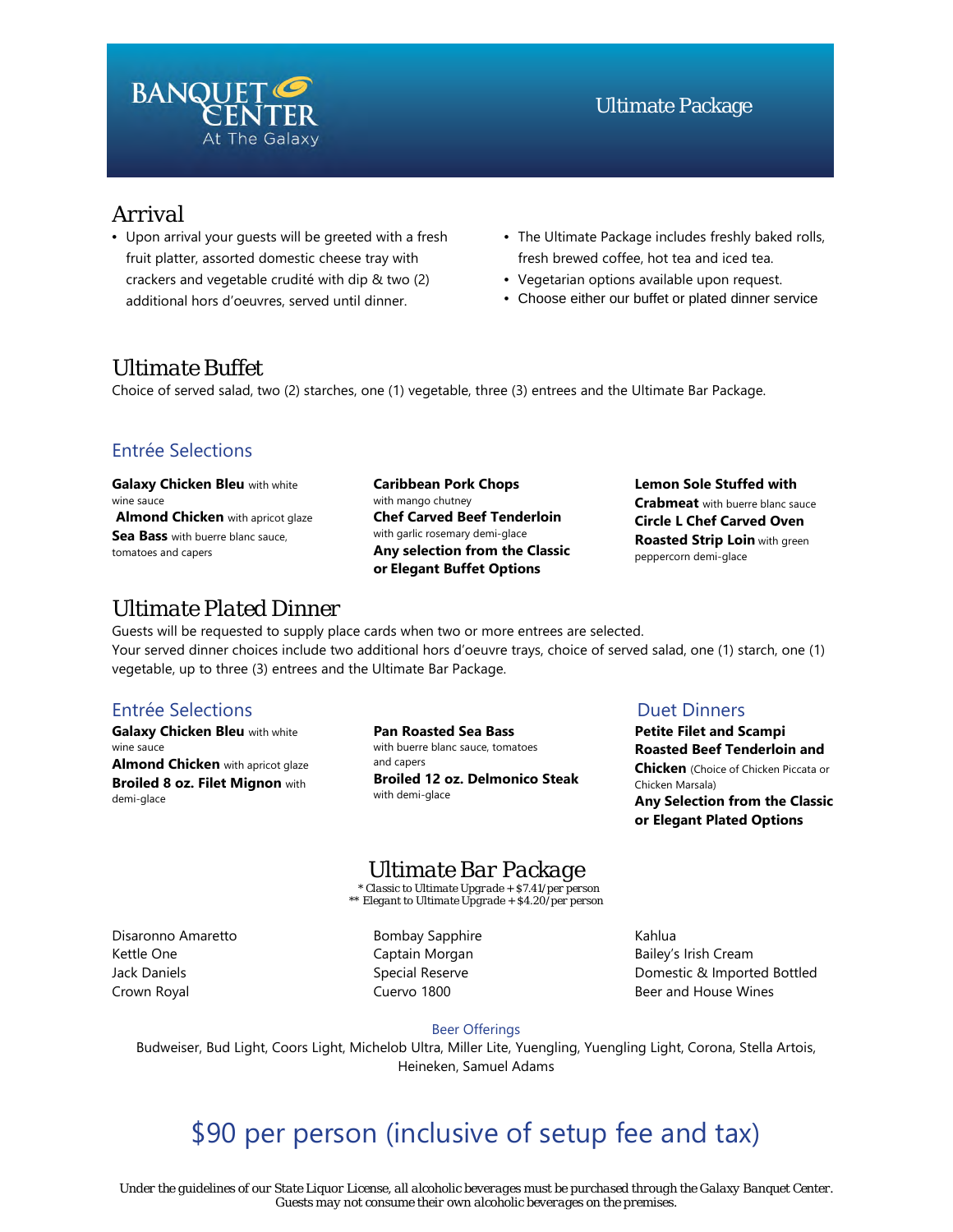

# Hors d'Oeuvre

| <b>Hot Selections</b>                                                                                             | <b>Price</b> (Per 100 pieces**) |
|-------------------------------------------------------------------------------------------------------------------|---------------------------------|
|                                                                                                                   |                                 |
|                                                                                                                   |                                 |
| <b>Wings (hot or</b>                                                                                              |                                 |
|                                                                                                                   |                                 |
|                                                                                                                   |                                 |
|                                                                                                                   |                                 |
|                                                                                                                   |                                 |
|                                                                                                                   |                                 |
|                                                                                                                   |                                 |
|                                                                                                                   |                                 |
|                                                                                                                   |                                 |
|                                                                                                                   |                                 |
|                                                                                                                   |                                 |
|                                                                                                                   |                                 |
| <b>Cold Selections</b><br><b>Price (Per 100 pieces**)</b>                                                         |                                 |
|                                                                                                                   |                                 |
|                                                                                                                   |                                 |
| Jumbo Shrimp Cocktail 21/25 count shrimp with cocktail sauce ………………………………………………………………………………\$225                  |                                 |
|                                                                                                                   |                                 |
| Antipasto Platter with assorted peppers, fresh mozzarella, provolone cheeses, soppressata and olives with artisan |                                 |
|                                                                                                                   |                                 |
| (aged cheddar, Vella jack, fresh mozzarella, parmesan reggiano and bleu cheese)                                   |                                 |
|                                                                                                                   |                                 |

**\*\* All prices are inclusive of set-up fee and local sales tax**